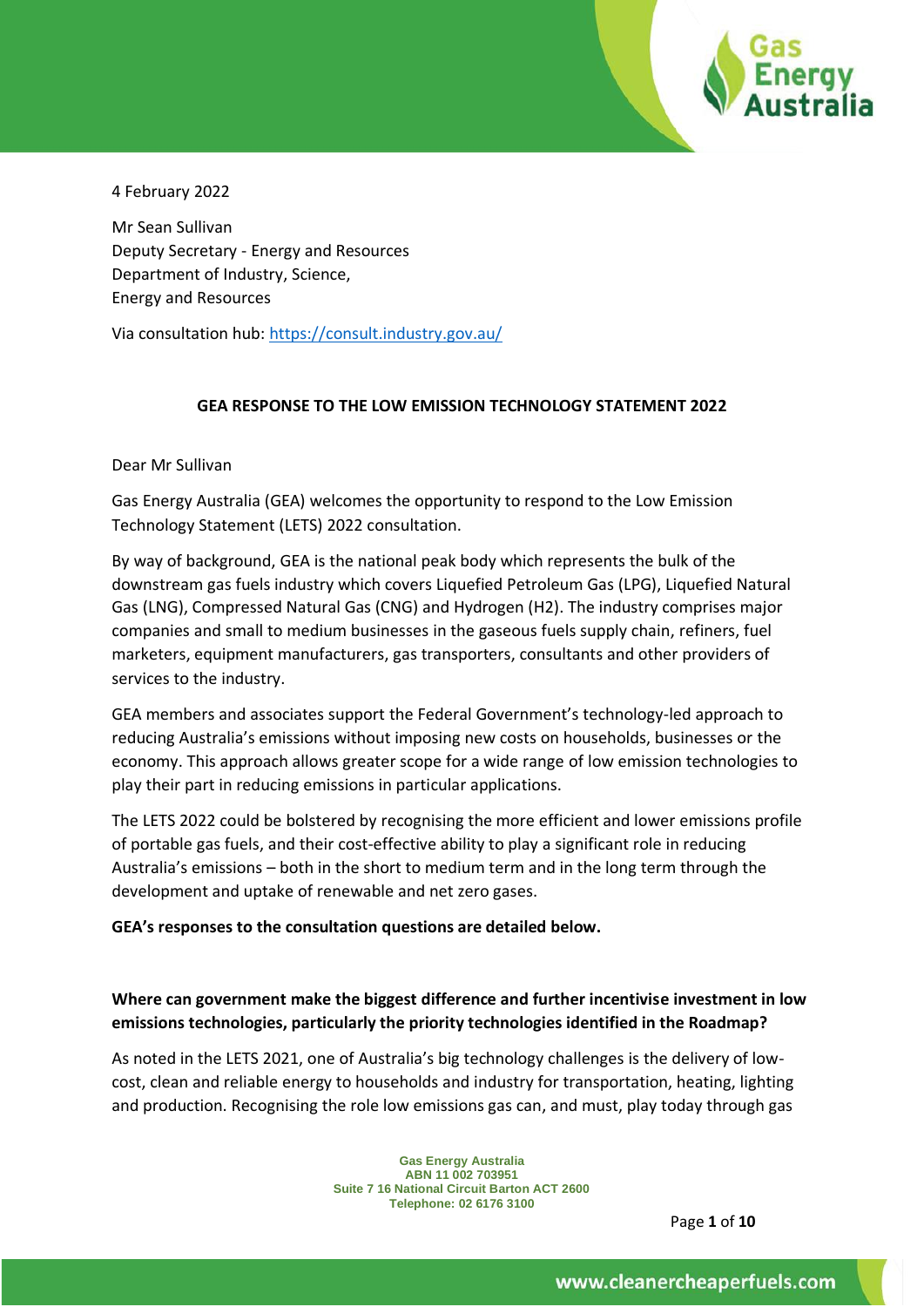

powered transport and off-grid power generation, can achieve these worthy goals. But it is incumbent on governments and regulators to recognise the full scope of gas decarbonisation.

There are three main areas where the Government can incentivise investment in low emissions technologies that minimise the costs to the Australian economy through the increased use of gas fuels.

### *Improvements to methods under the Emission Reduction Fund / Climate Solutions Fund*

### • *Land and Sea Transport Method*

Incentives to reduce emissions, such as those provided by the Emissions Reduction Fund (ERF) and its successor the Climate Solutions Fund, are vital to Australia's commercial, industrial and transport sectors, which will need to play a greater role in helping to meet our international commitments to reduce greenhouse gas (GHG) emissions.

To date, the ERF has not delivered significant volumes of abatement in the industrial and transport sectors. Around 55 per cent of currently contracted abatement is being delivered under vegetation management methods, while only 3 per cent of Australian Carbon Credit Units (ACCUs) issued have been credited under methods relating to transport, industrial fugitives and energy efficiency.

There are significant conceptual and practical problems with the current ERF Land and Sea Transport Methodology's measurement of GHG abatement. For marine applications, this method uses the International Maritime Organisations Energy Efficiency Design Index as a baseline for measuring abatement. But by comparing this theoretical measure of optimal emissions performance with actual real world operating performance using a lower emission fuel, this methodology makes it virtually impossible for the vast majority of vessel owners to identify any significant abatement from fuel switching. The method should measure the actual emissions performance of a ship and provide an estimate of CO2/ per ton-nautical mile, based on the ship's historical operations, including actual speeds travelled and cargo carried.

Consequently, with no prospect of claiming ACCUs under the ERF, many abatement opportunities are missed. This is despite both Australian and overseas experience demonstrating that fuel switching can deliver significant real emissions abatement.

GEA is encouraged by the recent Federal Government response to the expert panel report examining additional sources of low-cost abatement, which recommended providing industry greater opportunity to support the development of new methods to encourage innovation and new method development. We, therefore, call on the Federal Government to ensure that these recommendations for the ERF to better allow for the crediting of emissions reduced by fuel switching are expedited as a priority.

> **Gas Energy Australia ABN 11 002 703951 Suite 7 16 National Circuit Barton ACT 2600 Telephone: 02 6176 3100**

> > Page **2** of **10**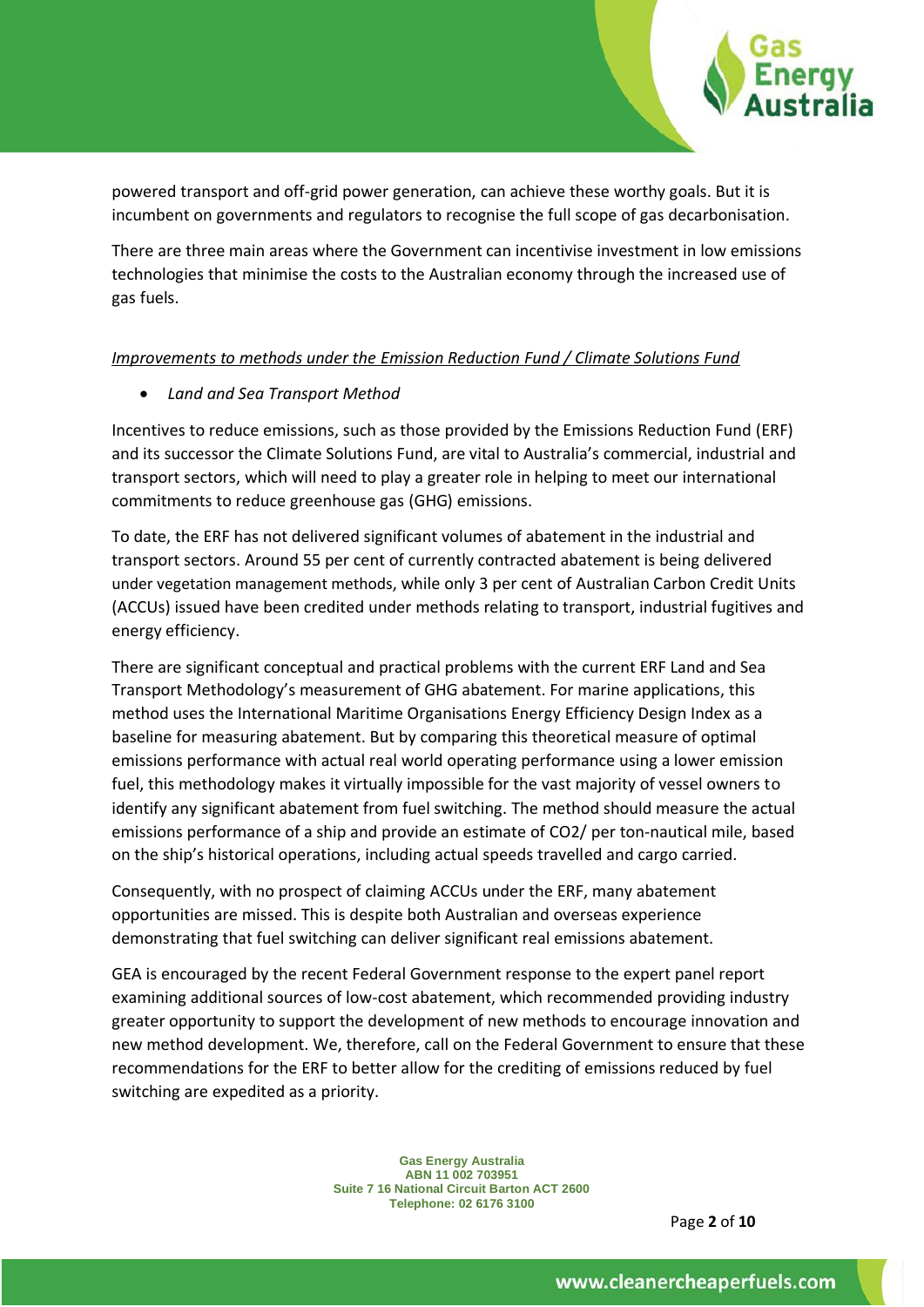

*More detail can be found in GEA's response to the Review of the Carbon Credits (Carbon Farming Initiative - Land and Sea Transport) Methodology Determination 2015.*

### • *Biomethane Method package*

GEA strongly supports the development of an ERF method for biomethane that allows projects to earn ACCUs for activities that reduce or store emissions. This should be developed as a priority.

Incentives to reduce GHG emissions through the uptake of renewable gases is vital in ensuring Australia's stationary energy and transport sectors can reduce emissions in an affordable manner utilising best practice technology.

There are two main areas where the biomethane method should be improved to allow for the greater utilisation of renewable gases through the ERF. These include:

- 1. Expansion of the method to credit for the use of bioLNG and bioCNG as a substitute for fossil fuel-based LNG and CNG.
- 2. Displacement of fossil fuel-based LPG with biomethane.

### *More detail can be found in GEA's response to the Biomethane Method Package.*

#### *Certification scheme for renewable gases*

GEA members support the establishment of a certification scheme for renewable gases. We note that the Federal Government is working towards the establishment of a hydrogen Guarantee of Origin (GO), or certification scheme as a priority action under Australia's National Hydrogen Strategy. The GO scheme must be designed to ensure technology and gas options are in no way limited to hydrogen.

It is essential that the full suite of gas options, technologies and the opportunities from future breakthroughs in this area be accommodated by the broader inclusion of other net zero emission gas fuels, such as biomethane and bioLPG.

Biomethane and bioLPG have significant ability to contribute to emissions reductions, while maintaining the use of current downstream gas fuels infrastructure. In the case of the LPG, industry's depots, transport and storage facilities and cylinders, are vital infrastructure for efficient, safe and reliable delivery and is estimated to be worth some \$4.3 billion. The inclusion of other net zero emission gases in a GO scheme would spur industry investment and make them more readily available to Australian homes and businesses. As such, it is critical that the GO's framework accommodates the granting of certificates for the production and injection of biomethane and bioLPG.

> **Gas Energy Australia ABN 11 002 703951 Suite 7 16 National Circuit Barton ACT 2600 Telephone: 02 6176 3100**

> > Page **3** of **10**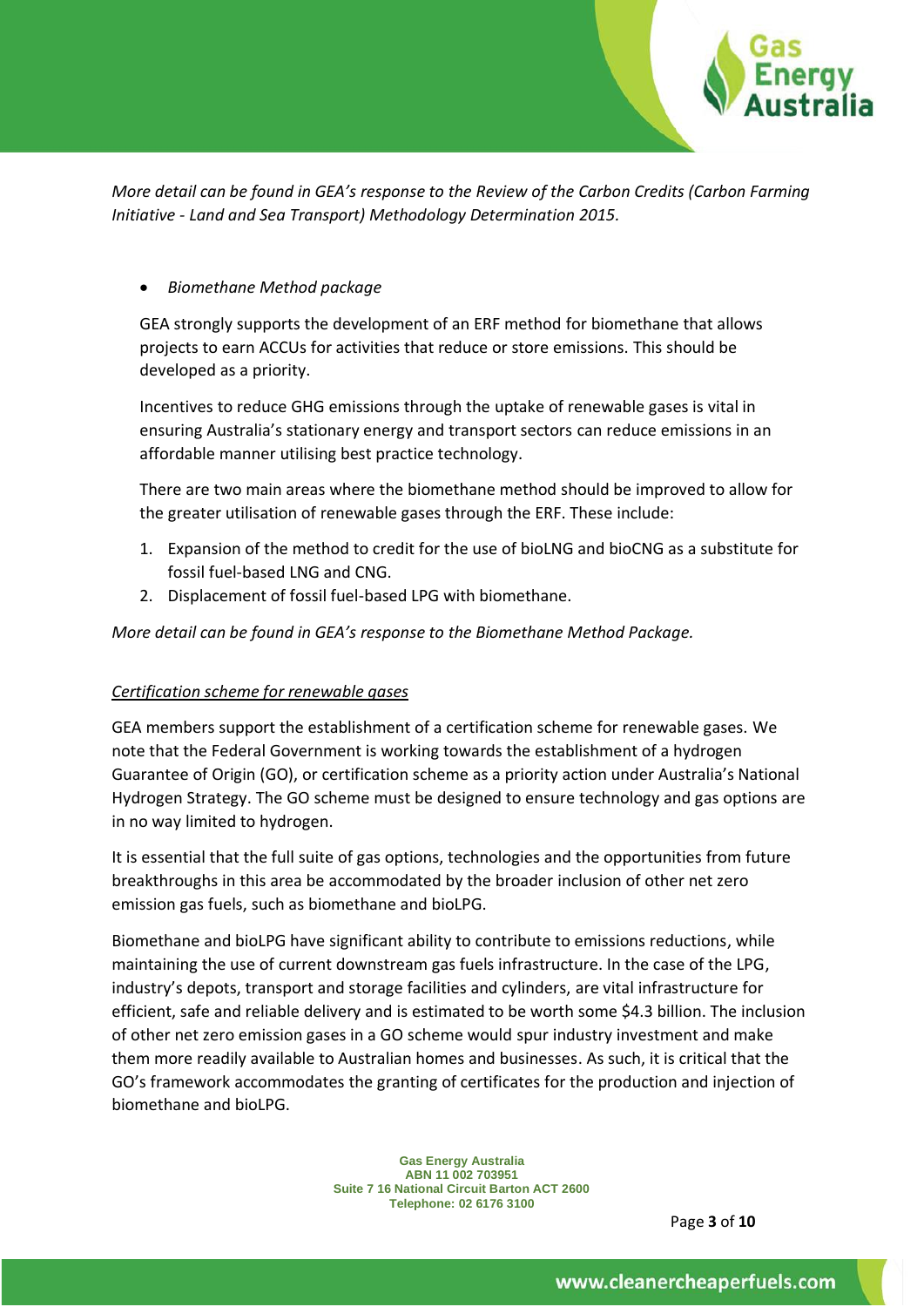

#### *Renewable Energy Target for the production of renewable and net zero gases*

The establishment of a renewable energy target for the production of renewable gases is another way to further incentivise investment in low emissions technologies and drive the uptake of renewable gas in Australia. Targets and incentives, such as the already established Renewable Energy Target, is an effective way of driving development of low and zero emission technologies.

### **How does Australia better support consumer and industry demand growth for low emissions technologies both domestically and internationally?**

- GEA supports the development of the proposed Voluntary Zero Emissions Gas Market noted in the LETS 2021, as a priority action. This market will help drive early demand for clean hydrogen and, importantly, other zero emissions gases and recognise consumers' voluntary purchase of zero emission gas.
- It is critical to ensure that measures to support low and zero emission technologies embody technology neutrality to ensure consumers and businesses are not restricted in which fuels they can use for particular applications, especially as new lower and zero emissions fuels become available. Some Australian jurisdictions have already begun to pick so-called technology 'winners', such as electrification, on the pathway to net zero. This has the perverse outcome of denying Australian households, businesses and the entire economy with access to new and emerging technologies which may prove to be more effective, efficient and lower emitting.

This can be seen in the Australian Capital Territory with its proposed legislation to eliminate new and existing gas connections after 2025. This ideologically dogmatic approach would deny Canberrans access to lower emitting, cheaper and more reliable gas heating. It is made more perplexing given the single biggest air pollutant in the ACT is smoke from wood heaters.

The upshot of the ACT's position is to deny use of lower emission gas heating systems today, and also deny the capacity to take up zero gas use into the future, while burning wood for heat 24/7 is widespread and growing. Ultimately, it is the environment that loses.

The ACT's knee-jerk response is a case study in what not to do. The technology in this field is evolving, cutting off access to new and emerging opportunities is short-sighted and akin to cutting off one's nose to spite one's face.

Likewise in Victoria, The City of Yarra is the first council to pledge to switch its buildings, including pools and community centres, from gas to renewable electricity by 2030. Over

> **Gas Energy Australia ABN 11 002 703951 Suite 7 16 National Circuit Barton ACT 2600 Telephone: 02 6176 3100**

> > Page **4** of **10**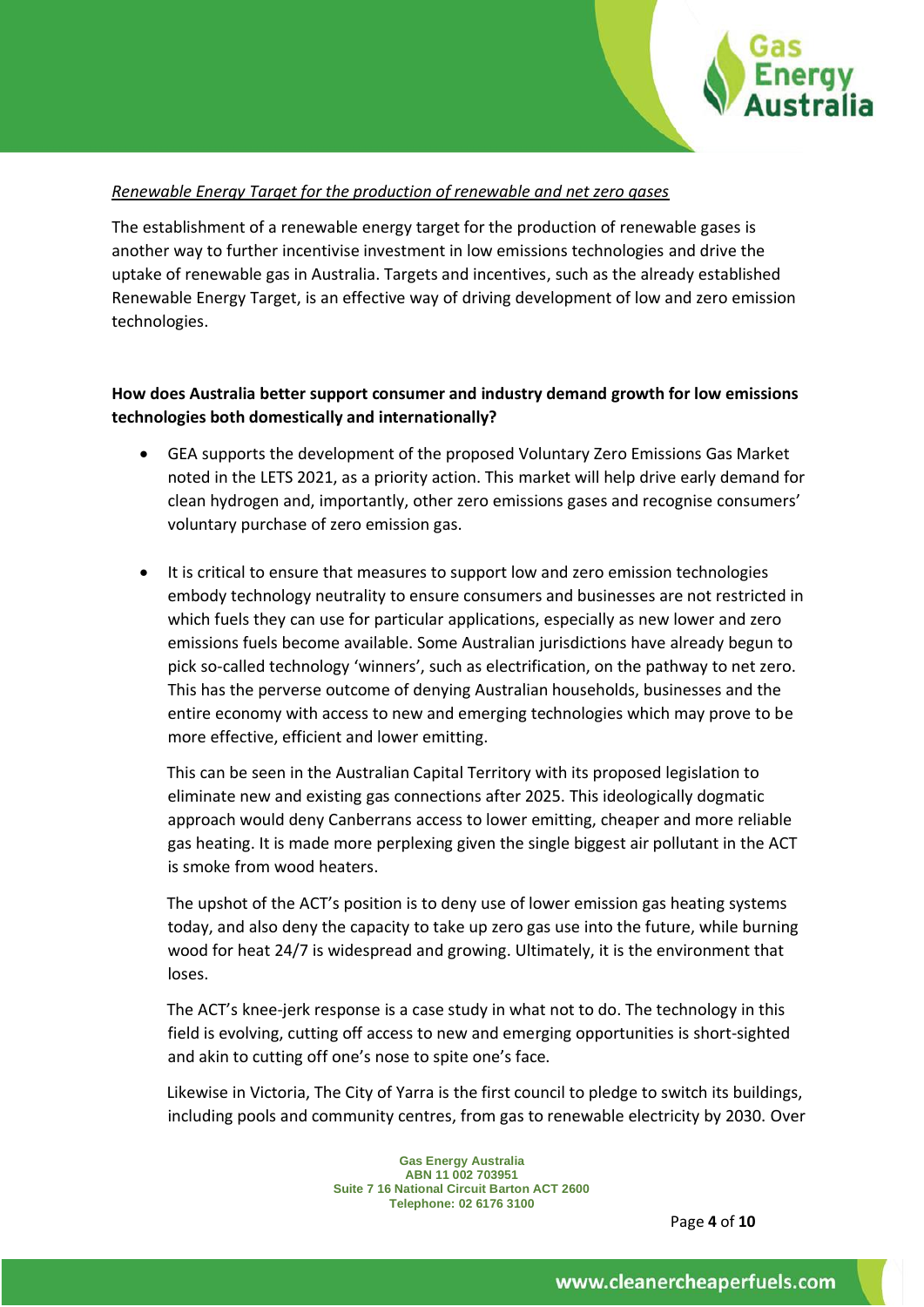

this timeframe, it is envisaged that renewable, low emitting and zero emissions gas will be an everyday reality. It will be cheaper and it will be more reliable.

The results of a number of studies demonstrate that electrification of energy supply, which would require massive investment in new electricity infrastructure, would be a much more expensive option than decarbonising gas supply and maintaining existing gas infrastructure. This would also limit consumer choice. GEA considers that gas is a fuel of choice, and many individuals choose to opt for the comfort that gas-fuelled cooking appliances, space and water heaters provide. Restricting the use of gas now would restrict the use of renewable and zero emissions gases in the future.

## **What are the global trends and competitive advantages that should considered for the priority technologies?**

- Internationally the use of bio and renewable gases has been steadily increasing. Companies such as SHV Energy, based in the Netherlands offer customers the ability to switch from traditional high-carbon energy sources to LPG, LNG or bioLPG to reduce their carbon footprint.
- The use of biogas as a transport fuel is also increasing internationally, with countries such as Sweden setting a goal of a fossil-fuel free transport sector by 2030, and biomethane is the key way of achieving this ambition.
- A number of LPG Association's internationally have developed plans to reach net zero emissions for the industry by mid century or earlier. For example,
	- o liquid Gas UK's 2040 Vision <https://www.liquidgasuk.org/policy/2040-vision-1>
	- o Liquid Gas Europe's Vision 2050 [https://www.liquidgaseurope.eu/publications/vision-2050](https://www.liquidgaseurope.eu/publications/vision-2050-the-contribution-of-the-lpg-industry-to-the-long-term-decarbonisation-of-the-european-energy-mix)
	- o New Zealand LPG Association's pathway to 100% renewable LPG [http://gasenergyaustralia.asn.au/wp-content/uploads/2021/10/2021-0328-](http://gasenergyaustralia.asn.au/wp-content/uploads/2021/10/2021-0328-LPGANZ-CCC-Submission-%C6%92c.pdf) [LPGANZ-CCC-Submission-%C6%92c.pdf](http://gasenergyaustralia.asn.au/wp-content/uploads/2021/10/2021-0328-LPGANZ-CCC-Submission-%C6%92c.pdf)

## **What are the industrial sectors (other than steel and aluminium) that require technology innovation?**

Gas is used as an industrial feedstock to generate heat. These industrial uses of gas can be significantly harder to decarbonise due to high heating requirements, which are unable to be met by electrifying these applications. For example, particular industrial processes require a

> **Gas Energy Australia ABN 11 002 703951 Suite 7 16 National Circuit Barton ACT 2600 Telephone: 02 6176 3100**

> > Page **5** of **10**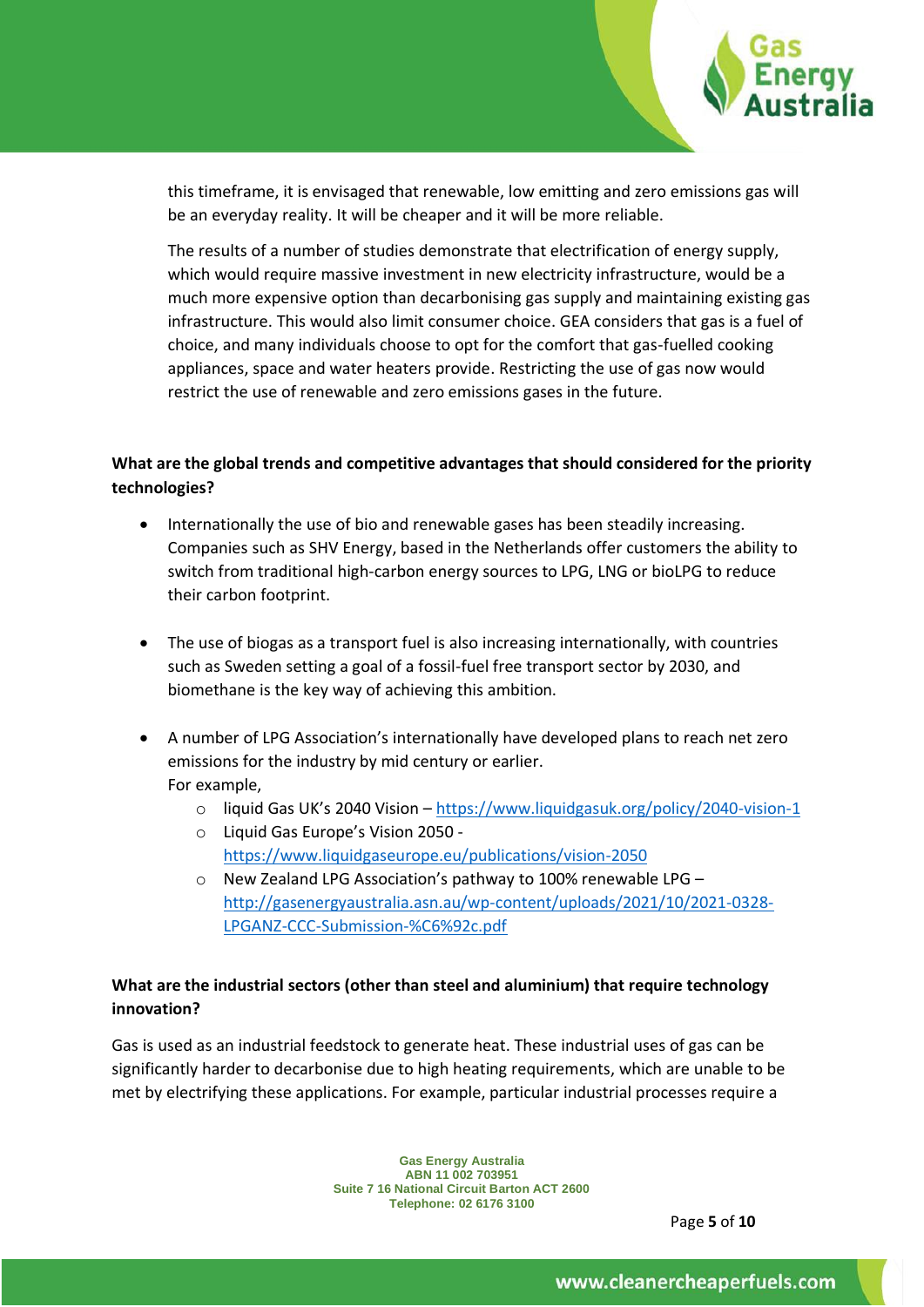

heavy thermal heating load greater than 1,300°C, such as processing chemical feedstock. Electrification cannot facilitate such needs.

In addition, when different sectors' total energy consumption of gas and electricity is compared, it shows that some sectors are heavily weighted towards gas use rather than power (that is, they use more heat than power). It means these sectors cannot simply 'fuel switch' to decarbonise. It's critical that the Government takes into account the different energy needs of sectors and facilitates a just transition through incentives to utilise renewable and net zero gas fuels.

## **What are the most promising emerging low emissions technologies and why? Do they meet the four filters identified in the Roadmap to elevate to a priority technology?**

#### Innovative applications of existing gas fuels

• **Heavy vehicle transport** 

One example is the heavy-duty dual fuel (HDDF) system, which substitutes LPG for diesel. Sixteen Volvo HDDF prime movers operated by national freight and logistics company Rivet Energy have been fitted with modified engines that substitute LPG for diesel by 23%. These HDDF trucks operate across Victoria, NSW, SA and Queensland and deliver LPG on bulk and multi-drop delivery runs to businesses every day of the year. On average, each vehicle saves around 7% in fuel costs and reduces emissions by almost 8,000 kilograms each year.

#### • **Marine transport**

Compared to diesel, LNG can achieve 100% SOx emissions reductions, 85% Nox emissions reductions for low pressure engines, 40% Nox emissions reductions for high pressure engines (diesel cycle), 95 to100% particulate reductions and around 25% CO2 reductions, while also being a commercially viable option. The Woodside supply vessel Siem Thiima and the SeaRoad vessel Mersey II are already using LNG in Australia, while TT Line has two LNG-fuelled newbuild ferries on order.

## • **Off-grid power generation**

Case studies show that gas and/or gas and solar hybrid generators for off-grid generation provide a lower emitting and more cost-effective solution than more common diesel generation or solar diesel hybrids.

For example, Wesfarmers Evol LNG supplies LNG to power the Carosue Dam, Daisy Milano, Dalgaranga, Darlot, Deflector and Mt Marion mines in Western Australia, which employ

> **Gas Energy Australia ABN 11 002 703951 Suite 7 16 National Circuit Barton ACT 2600 Telephone: 02 6176 3100**

Page **6** of **10**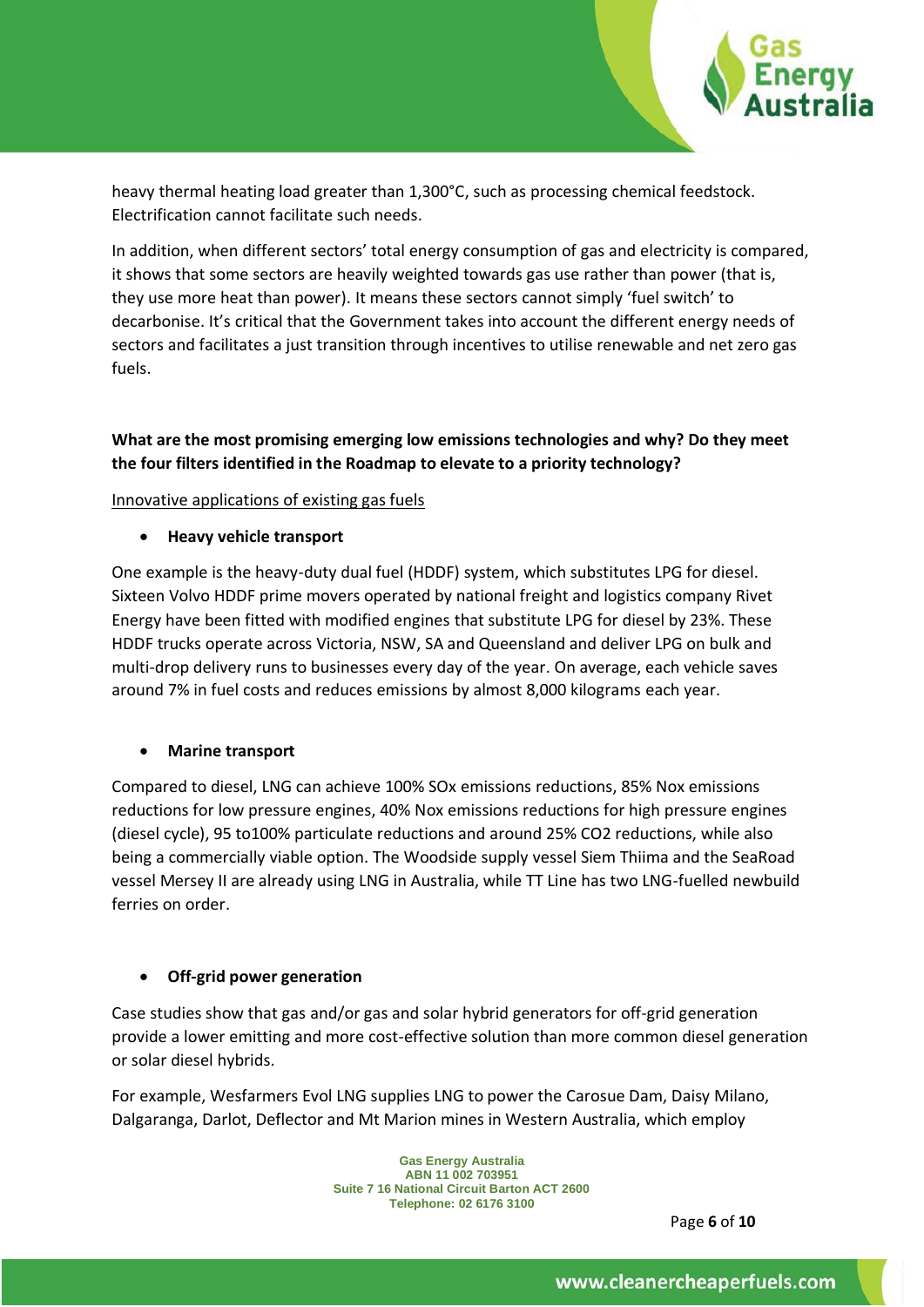

hundreds of workers. Each year, this reduces their combined diesel fuel consumption by 55 million litres, saving a total of \$7.6 million on their fuel costs and reducing CO2 emissions by 27,000 tonnes.

#### Blending and hybrid systems

### • **Backing up renewables**

Western Water has built an organic food waste facility at Melton Recycled Water Plant in Victoria to generate biogas for renewable energy use on site. LPG is used as a backup fuel at the site to increase the energy content of the biogas so it can be used to generate renewable energy without the need to flare. When the volume of biogas produced is low, the facility can also use the back-up LPG to generate the full capacity of the turbines to participate in the wholesale market when there is a good pricing signal.

### • **Blending**

In the medium-term, gas providers will offer blended gas products as part of the transition to lower and then zero emission options. Gas blending is a near-term development that helps to reduce the emissions associated with gas use by blending biomethane, renewable DME and hydrogen into gas tanks and pipeline systems as part of a long-term effort to reduce the GHG emission intensity of producing and consuming gas.

## • **Renewable gas**

In the long-term, renewable gases such as biogas, renewable DME and hydrogen will become more readily available. With the same chemical composition as fossil based portable gases, net zero and renewable gases, such as biomethane or biopropane, are able to utilise Australia's vast network of portable gas infrastructure. The continuing use of this infrastructure can contribute to reduced costs for consumers, and when transitioning to renewable, net zero and zero gases enable the continuing use of current worker training, safety standards and the reliable, costeffective national network.

## **a. Abatement potential. How big are the potential emissions reductions from this technology?**

There are significant emissions reductions to be achieved today through the greater use of the above innovative applications of gas fuels, along with blended and hybrid products. In the future when gas is well along its decarbonisation journey, net zero and renewable gas fuels

> **Gas Energy Australia ABN 11 002 703951 Suite 7 16 National Circuit Barton ACT 2600 Telephone: 02 6176 3100**

> > Page **7** of **10**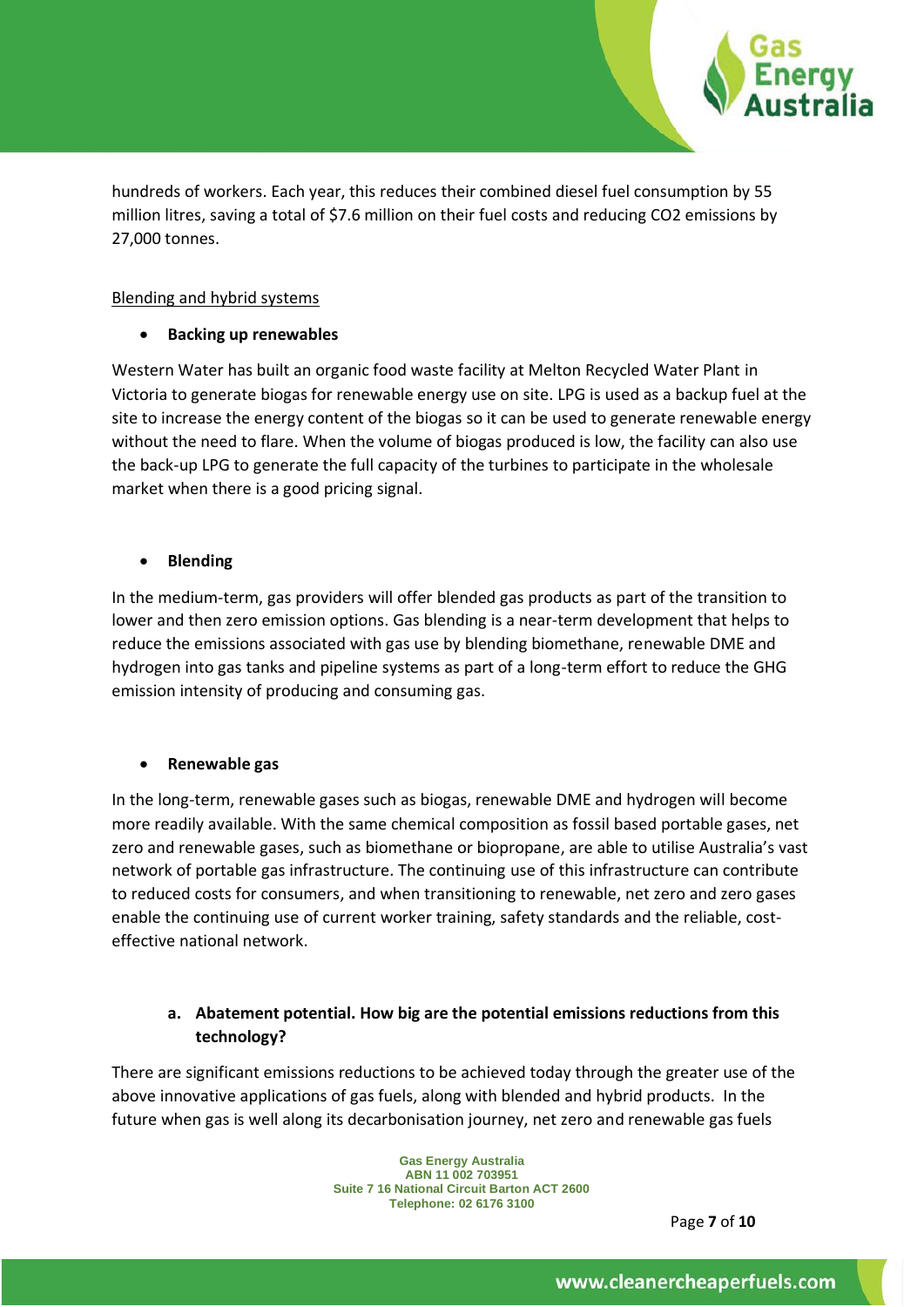

which are able to utilise existing infrastructure can significantly contribute to meeting Australia's emission reduction obligations in a way that is cost effective and maintains economic and jobs growth.

## **b. Economic benefit. What are the potential economic benefits for Australia of deploying this technology at a large scale? Benefits include creating and preserving jobs, especially in regional areas.**

The Australian gas industry is an extremely important industry sector and employer in Australia providing \$55 billion in direct economic activity (some 3% of GDP) and over 165,000 full-time jobs. Throughout the economy, the Australian gas industry underpins a further \$470 billion in economic activity and supports more than 23,000 contracting businesses and their employees. Collectively, the thousands of businesses in the supply chain that are providing investment, job creation, regional development, export revenue and over \$18 billion in taxation receipts to government. Furthermore, the economic activity and jobs provided by the gas industry supply chain are based in rural and regional towns, providing a range of benefits including upskilling and educational opportunities as well as creating stronger, more resilient local communities.

# **c. Australia's comparative advantage. Does this technology play to Australia's strengths? Our strengths include abundant energy and mineral resources, skilled workers, strong institutions and trusted trading relationships with major energy consumers.**

As a net exporter of energy and the world's second largest exporter of LNG, Australia is well placed to reap the benefits from increased use of gas fuels domestically. Biomethane and bioLPG offer customers the ability to switch from traditional energy sources to reduce their carbon footprint, while continuing to utilise current gas infrastructure.

# **Where government can make a difference. Will government investment help develop and deploy this technology? This includes whether government action will help accelerate cost reductions.**

GEA asserts that the tax on gas transport fuels should be no more than 50 per cent of that on diesel/petrol on an energy equivalent basis. Both major parties committed to that in 2011. However, since that time the tax on LNG, CNG and LPG used in heavy transport has soared to over 80 per cent and should be reduced to the previously committed level.

As biomethane and biopropane can use existing infrastructure with minimal modification, the increased use of gas fuels for transport will mean individuals and businesses will be reducing

> **Gas Energy Australia ABN 11 002 703951 Suite 7 16 National Circuit Barton ACT 2600 Telephone: 02 6176 3100**

> > Page **8** of **10**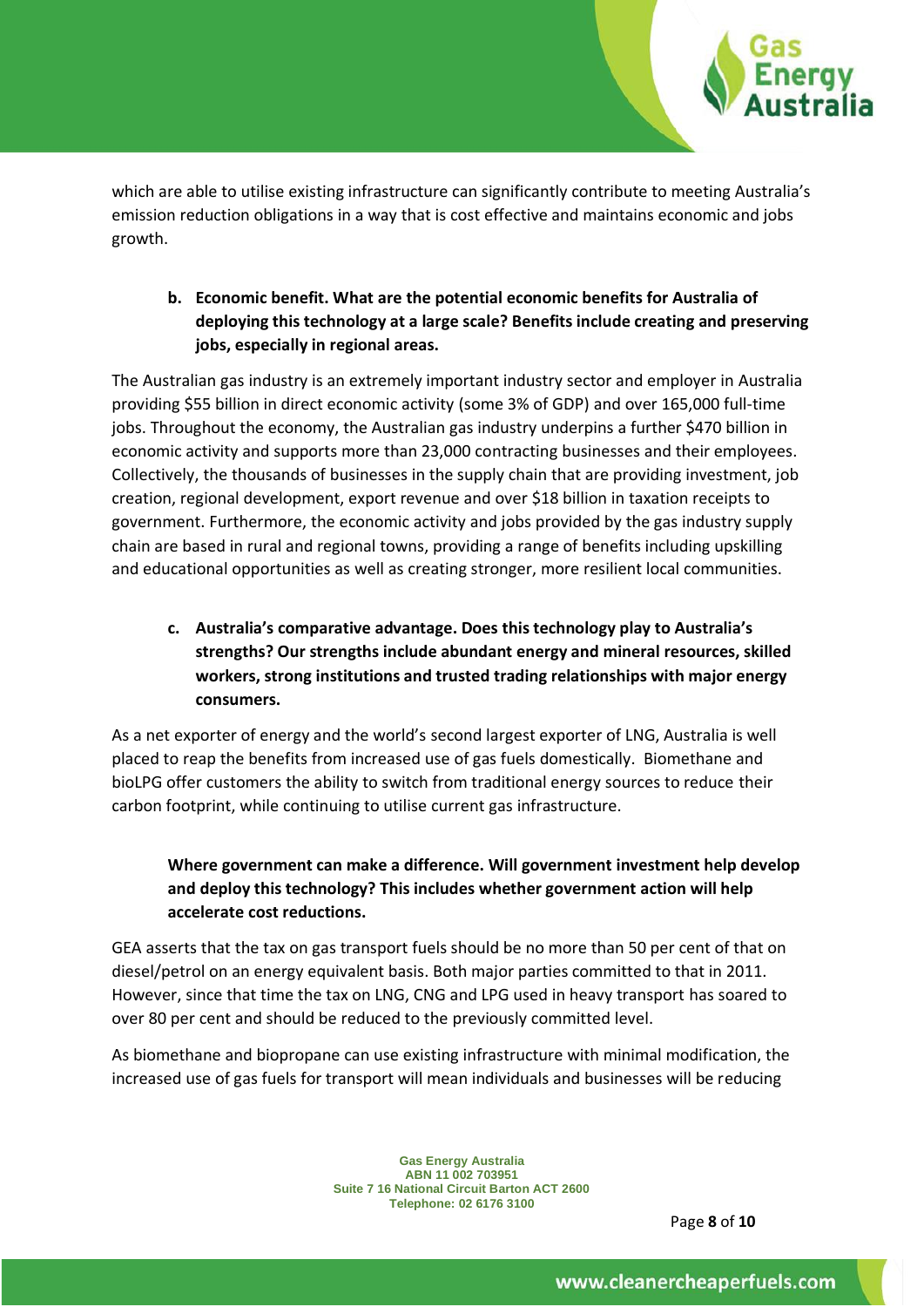

transport-related emissions now, and be well on the way to utilise biogas as it becomes more accessible.

## **What other enabling technologies will be integral to deployment of low emissions technologies in Australia, and why? What could Government do to support their uptake?**

#### • **Storage technologies**

Portable gas infrastructure provides massive, decentralised energy storage. The existing LPG storage capacity represents 3 billion kilowatt hours and can store the same amount of energy as 300 million Powerwall batteries. This storage infrastructure comprising bottles, tanks, trucks and reticulated networks is already in place and has been designed to meet stringent Australian standards. Utilisation of this gas storage capacity for net zero and renewable energy storage is critical in reaching net zero emissions.

## **Aside from our established partnerships, how would you like to see Australia working with other international partners on low emissions technologies?**

• Develop partnerships to support low and zero emission gas technologies, including: clean hydrogen and ammonia; lower emissions LNG and bio and renewable LPG.

## **What information would you like to see to demonstrate how progress towards the stretch goals is being made? Does the impact evaluation framework have any gaps?**

The portable gas industry is currently undertaking detailed modelling to develop a comprehensive Vision for the industry to decarbonise and make a positive contribution to Australia's low carbon future to 2050 and beyond. This Vision will reflect the ambitions of the downstream gas fuels industry and demonstrate a pathway to net zero emissions, including potential fuel mixes that can see the industry decarbonise.

#### **What were you expecting in LETS 2021 that wasn't there?**

Following on from the release of the Bioenergy Roadmap and the Clean Energy Regulators expansion of the Emission Reduction Fund to include biomethane, GEA makes the case that there needs to be greater focus on bioenergy and opportunities for the bioenergy sector to contribute to reducing Australia's emissions.

> **Gas Energy Australia ABN 11 002 703951 Suite 7 16 National Circuit Barton ACT 2600 Telephone: 02 6176 3100**

> > Page **9** of **10**